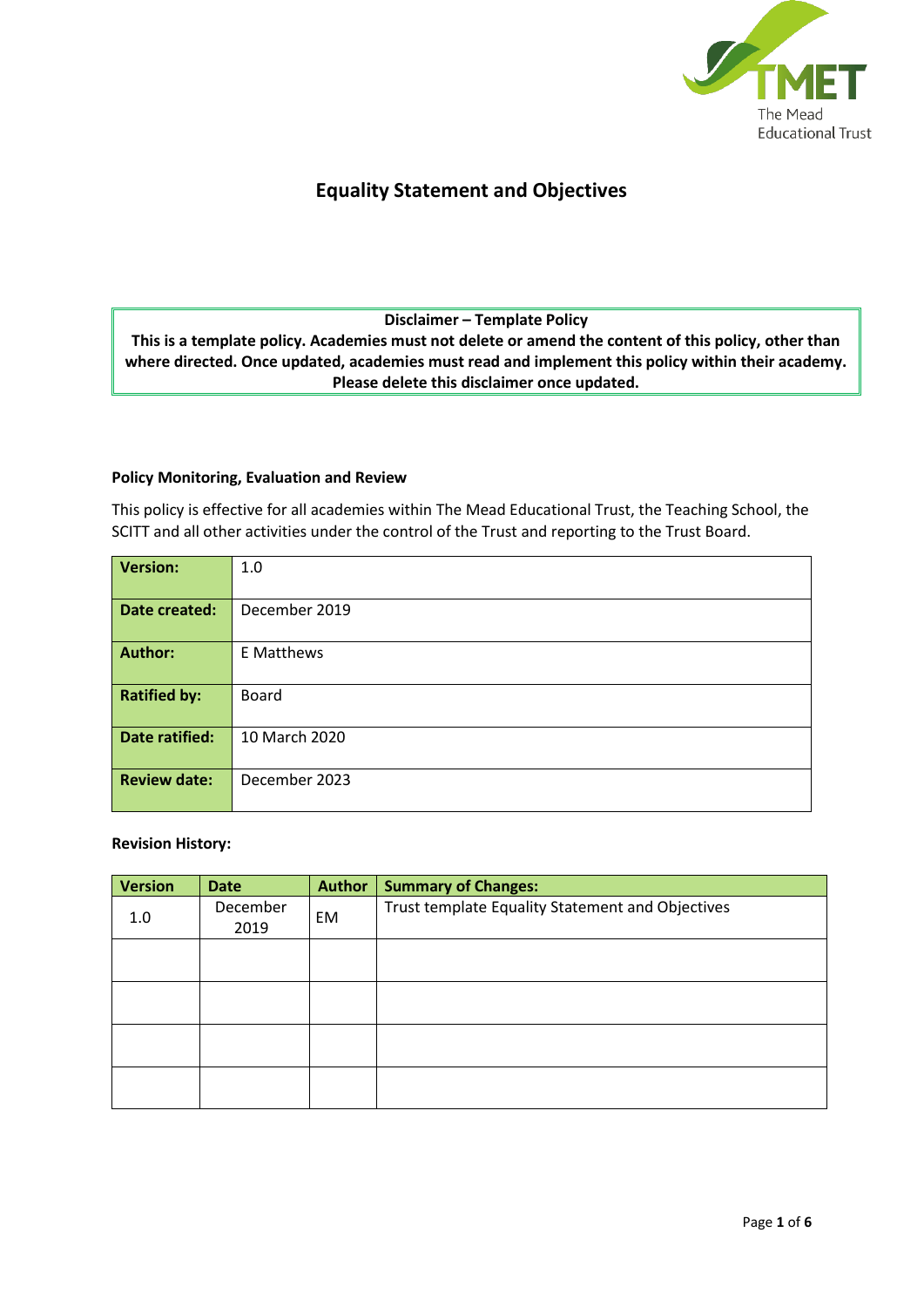# **Contents**

**…………………………………………………………………………………………………………………………….**

#### **1. Aims**

Our school aims to meet its obligations under the public sector equality duty by having due regard to the need to:

- Eliminate discrimination and other conduct that is prohibited by the Equality Act 2010
- Advance equality of opportunity between people who share a protected characteristic and people who do not share it
- Foster good relations across all characteristics between people who share a protected characteristic and people who do not share it

#### **2. Legislation and guidance**

This document meets the requirements under the following legislation:

- [The Equality Act 2010](http://www.legislation.gov.uk/ukpga/2010/15/contents), which introduced the public sector equality duty and protects people from discrimination
- [The Equality Act 2010 \(Specific Duties\) Regulations 2011](http://www.legislation.gov.uk/uksi/2011/2260/contents/made), which require schools to publish information to demonstrate how they are complying with the public sector equality duty and to publish equality objectives

This document is also based on Department for Education (DfE) guidance: [The Equality Act 2010 and](https://www.gov.uk/government/uploads/system/uploads/attachment_data/file/315587/Equality_Act_Advice_Final.pdf)  [schools.](https://www.gov.uk/government/uploads/system/uploads/attachment_data/file/315587/Equality_Act_Advice_Final.pdf) 

This document also complies with our funding agreement and articles of association.

#### **3. Roles and responsibilities**

The governing board will:

- Ensure that the equality information and objectives as set out in this statement are published and communicated throughout the school, including to staff, pupils and parents, and that they are reviewed and updated at least once every four years
- Delegate responsibility for monitoring the achievement of the objectives on a daily basis to the Principal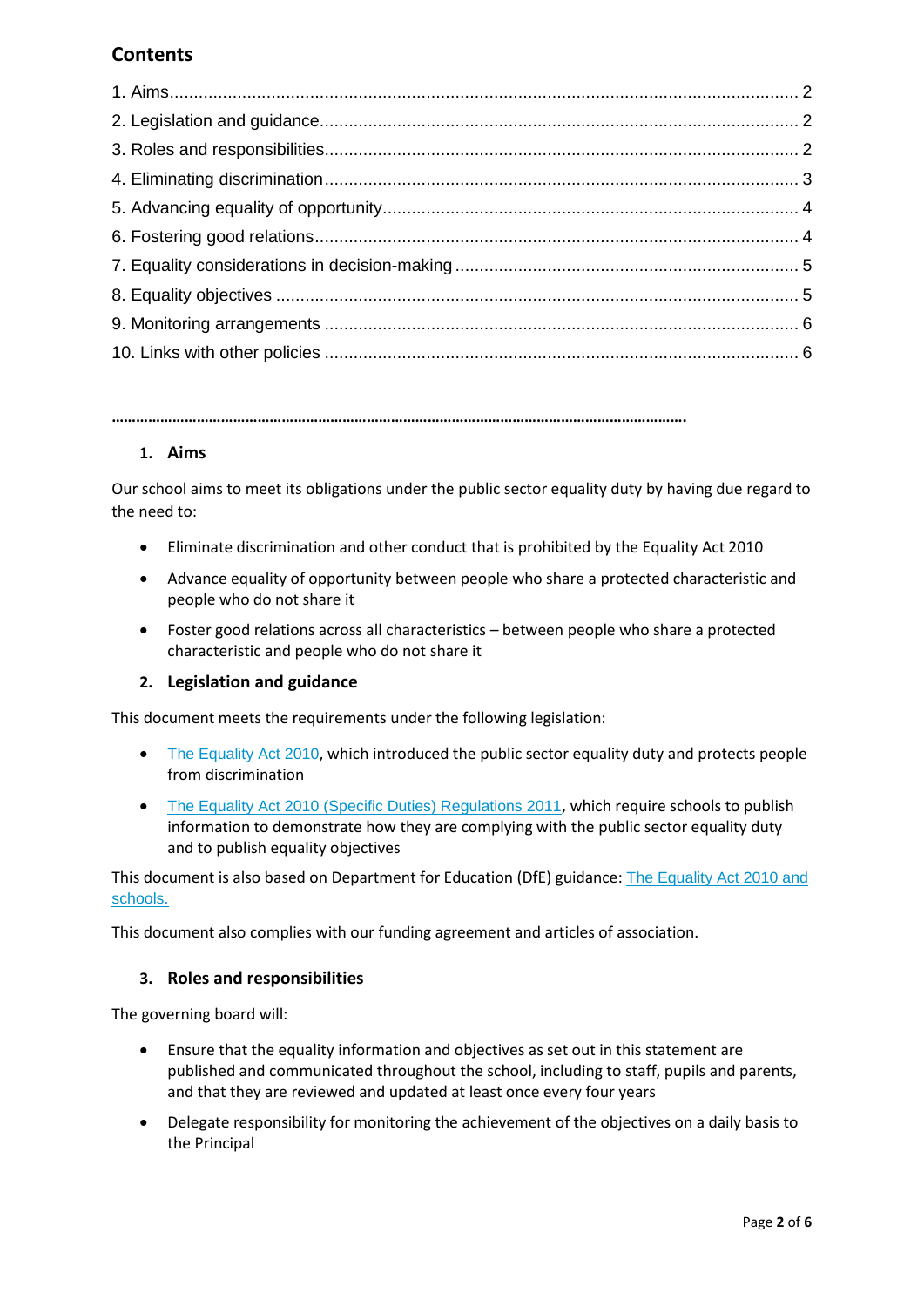#### *If you have an equality link Academy Councillor, insert and amend as applicable, the following:*

The equality link Academy Councillor is [name]. They will:

- Meet with the designated member of staff for equality every [frequency], and other relevant staff members, to discuss any issues and how these are being addressed
- Ensure they're familiar with all relevant legislation and the contents of this document
- Attend appropriate equality and diversity training
- Report back to the full governing board regarding any issues

The Principal will:

- Promote knowledge and understanding of the equality objectives amongst staff and pupils
- Monitor success in achieving the objectives and report back to Academy Councillors

*If you have a designated member of staff for equality, insert and amend as applicable, the following:*

The designated member of staff for equality will:

- Support the Principal in promoting knowledge and understanding of the equality objectives amongst staff and pupils
- Meet with the equality link Academy Councillor every [frequency] to raise and discuss any issues (delete if not applicable)
- Support the Principal in identifying any staff training needs, and deliver training as necessary

All school staff are expected to have regard to this document and to work to achieve the objectives as set out in section 8.

#### **4. Eliminating discrimination**

#### *The following are suggestions only and will need to be adapted depending on your school's circumstances.*

The school is aware of its obligations under the Equality Act 2010 and complies with nondiscrimination provisions.

Where relevant, our policies include reference to the importance of avoiding discrimination and other prohibited conduct.

Staff and Academy Councillors are regularly reminded of their responsibilities under the Equality Act, for example during meetings. Where this has been discussed during a meeting it is recorded in the meeting minutes.

New staff receive training on the Equality Act as part of their induction, and all staff receive refresher training every (insert frequency or month as appropriate)

(You may wish to include information about the type of Equality Act training and refresher training offered to staff)

The school has a designated member of staff for monitoring equality issues, and an equality link Academy Councillor. They regularly liaise regarding any issues and make senior leaders and Academy Councillors aware of these as appropriate.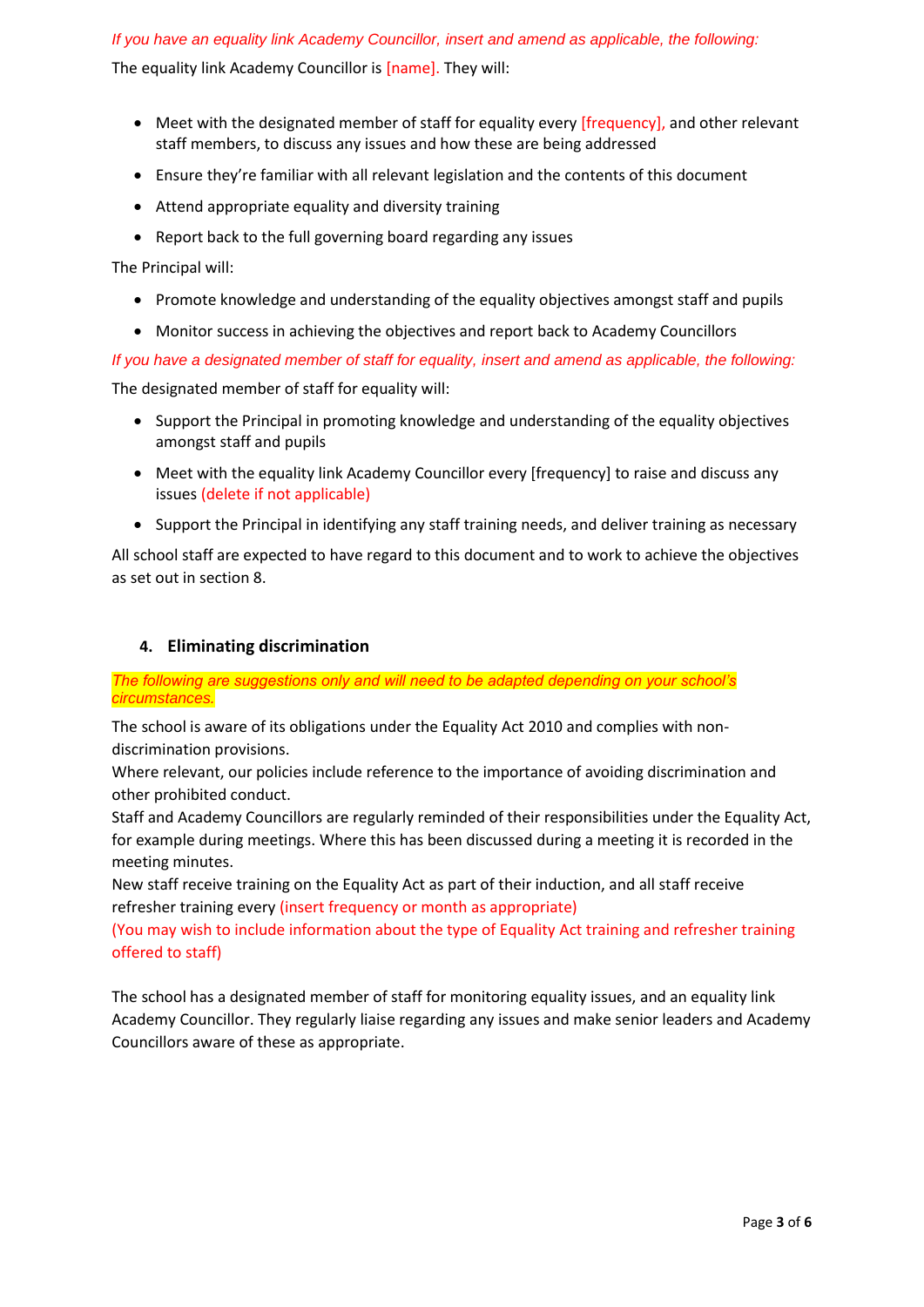## **5. Advancing equality of opportunity**

#### *The following are suggestions only and will need to be adapted depending on your school's circumstances.*

As set out in the DfE guidance on the Equality Act, the school aims to advance equality of opportunity by:

- Removing or minimising disadvantages suffered by people which are connected to a particular characteristic they have (e.g. pupils with disabilities, or gay pupils who are being subjected to homophobic bullying)
- Taking steps to meet the particular needs of people who have a particular characteristic (e.g. enabling Muslim pupils to pray at prescribed times)
- Encouraging people who have a particular characteristic to participate fully in any activities (e.g. encouraging all pupils to be involved in the full range of school societies)

In fulfilling this aspect of the duty, the school will:

- Publish attainment data each academic year showing how pupils with different characteristics are performing
- Analyse the above data to determine strengths and areas for improvement, implement actions in response and publish this information
- Make evidence available identifying improvements for specific groups (e.g. declines in incidents of homophobic or transphobic bullying)
- Publish further data about any issues associated with particular protected characteristics, identifying any issues which could affect our own pupils

## **6. Fostering good relations**

#### *The following are suggestions only and will need to be adapted depending on your school's circumstances.*

The school aims to foster good relations between those who share a protected characteristic and those who do not share it by:

- Promoting tolerance, friendship and understanding of a range of religions and cultures through different aspects of our curriculum. This includes teaching in RE, citizenship and personal, social, health and economic (PSHE) education, but also activities in other curriculum areas. For example, as part of teaching and learning in English/reading, pupils will be introduced to literature from a range of cultures
- Holding assemblies dealing with relevant issues. Pupils will be encouraged to take a lead in such assemblies and we will also invite external speakers to contribute
- Working with our local community. This includes inviting leaders of local faith groups to speak at assemblies, and organising school trips and activities based around the local community
- Encouraging and implementing initiatives to deal with tensions between different groups of pupils within the school. For example, our school council has representatives from different year groups and is formed of pupils from a range of backgrounds. All pupils are encouraged to participate in the school's activities, such as sports clubs. We also work with parents to promote knowledge and understanding of different cultures
- We have developed links with people and groups who have specialist knowledge about particular characteristics, which helps inform and develop our approach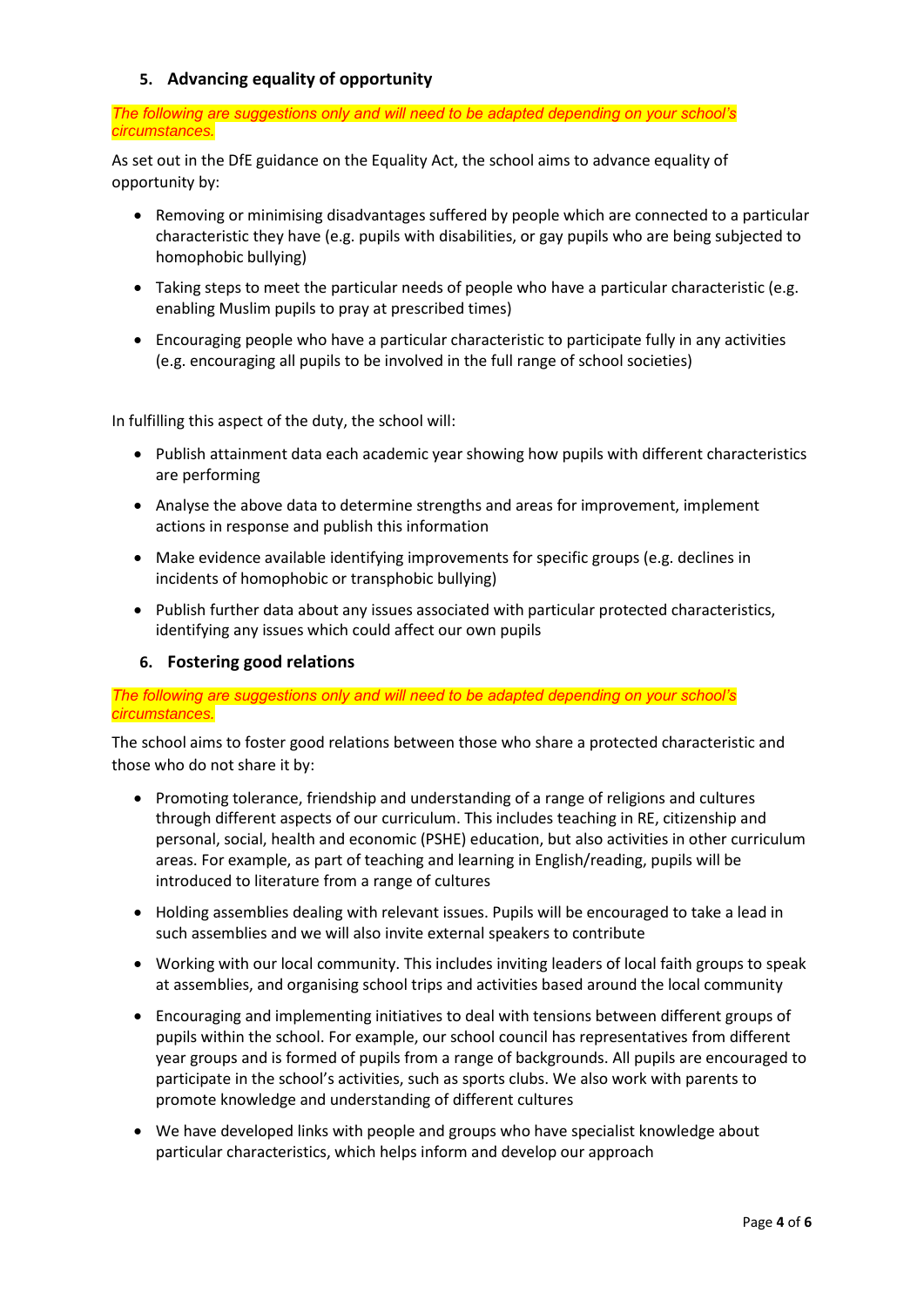## **7. Equality considerations in decision-making**

*The following are suggestions only and will need to be adapted depending on your school's circumstances.*

The school ensures it has due regard to equality considerations whenever significant decisions are made.

The school always considers the impact of significant decisions on particular groups. For example, when a school trip or activity is being planned, the school considers whether the trip:

- Cuts across any religious holidays
- Is accessible to pupils with disabilities
- Has equivalent facilities for boys and girls

The school keeps a written record (known as an Equality Impact Assessment) to show we have actively considered our equality duties and asked ourselves relevant questions. This is recorded at the same time as the risk assessment when planning school trips and activities. The record is completed by the member of staff organising the activity and is stored electronically with the completed risk assessment.

#### **8. Equality objectives**

*Examples of objectives are included in italic text. Please insert your own objectives relating to your school's context.*

*Objective 1: Undertake an analysis of recruitment data and trends with regard to race, gender and disability by July, and report on this to the staffing and pay sub-committee of the governing board.* Why we have chosen this objective:

To achieve this objective we plan to:

Progress we are making towards this objective:

*Objective 2: Have in place a reasonable adjustment agreement for all staff with disabilities by July, to meet their needs better and ensure that any disadvantages they experience are addressed.* Why we have chosen this objective:

To achieve this objective we plan to:

Progress we are making towards this objective:

*Objective 3: Increase the representation of teachers from local black and minority ethnic communities over a 4-year period (from this July to July in 4 years' time), so that this group increases from 10% to 25% of the teaching workforce.*

Why we have chosen this objective:

To achieve this objective we plan to:

Progress we are making towards this objective:

*Objective 4: Train all members of staff and Academy Councillors involved in recruitment and selection on equal opportunities and non-discrimination by the beginning of the next academic year. Training evaluation data will show that 100% of those attending have a good understanding of the legal requirements.*

Why we have chosen this objective:

To achieve this objective we plan to:

Progress we are making towards this objective: